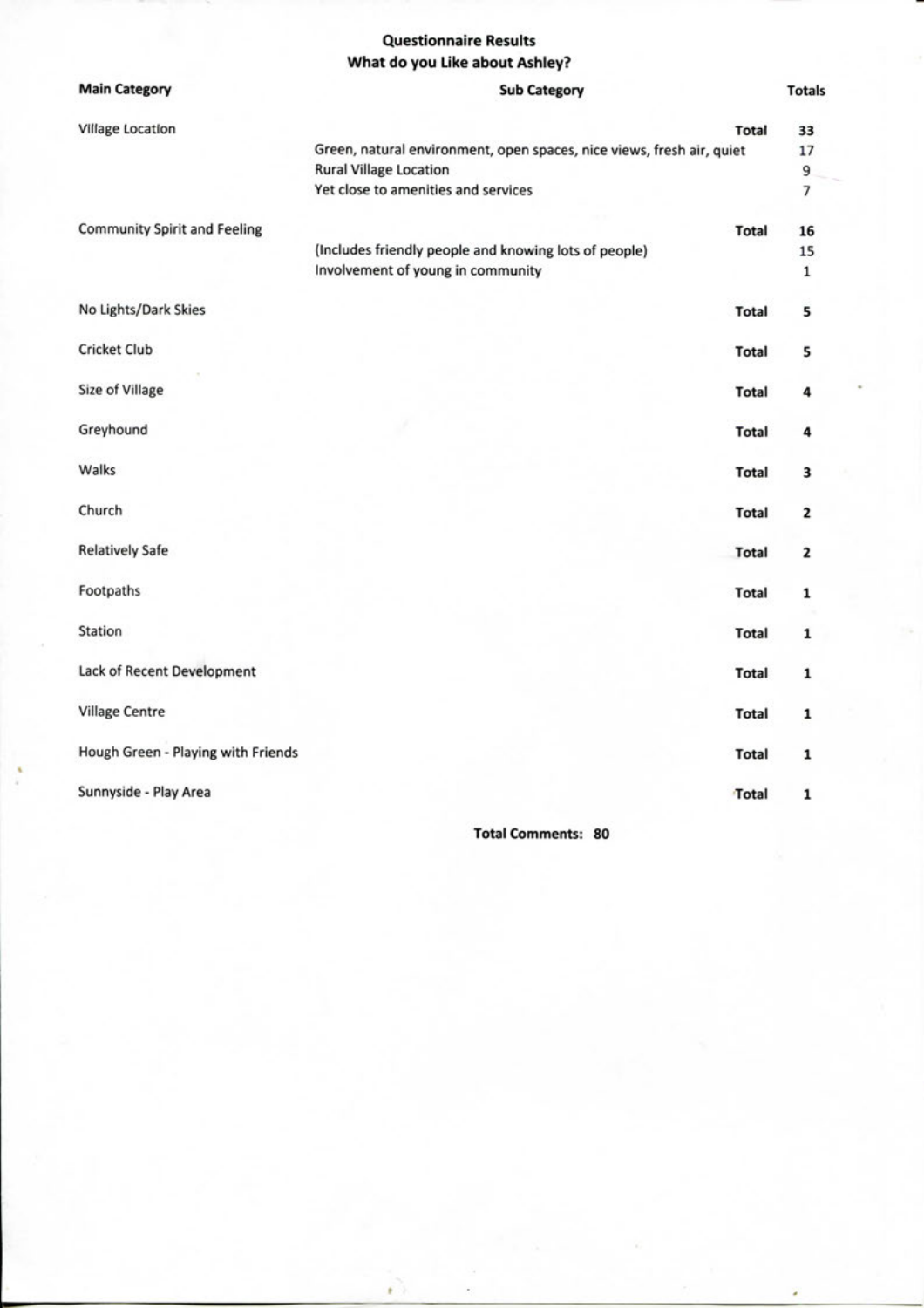|                                    | <b>Questionnaire Results</b>                             |              |               |
|------------------------------------|----------------------------------------------------------|--------------|---------------|
| <b>Main Category</b>               | What do you Dislike about Ashigury                       |              | <b>Totals</b> |
| <b>Traffic Issues</b>              |                                                          | <b>Total</b> | 30            |
|                                    | Speeding                                                 |              | 13            |
|                                    | Volume                                                   |              | 7             |
|                                    | Rat runs                                                 |              | 4             |
|                                    | Crashes                                                  |              | 3             |
|                                    | Traffic (no reason)                                      |              | 3             |
|                                    |                                                          |              |               |
| No Shop                            |                                                          | <b>Total</b> | 11            |
|                                    | No shop<br>Inappropriate new business (e.g. Fabric shop) |              | 10<br>1       |
|                                    |                                                          |              |               |
| <b>Airport Issues</b>              |                                                          | <b>Total</b> | 10            |
|                                    | Noise pollution                                          |              | 5             |
|                                    | <b>Expansion of Airport City</b>                         |              | 2             |
|                                    | Change of open views due to large commercial buildings   |              | $\mathbf 1$   |
|                                    | <b>Night flights</b>                                     |              | $\mathbf 1$   |
|                                    | Airport (no qualifier)                                   |              | $\mathbf{1}$  |
| <b>Highways Issues</b>             |                                                          | <b>Total</b> |               |
|                                    | Footpaths badly maintained                               |              | 9<br>4        |
|                                    | Hazardous conditions for pedestrians and cyclists        |              | 3             |
|                                    | Gulleys badly maintained                                 |              | $\mathbf 1$   |
|                                    | Roads badly maintained                                   |              | $\mathbf 1$   |
|                                    |                                                          |              |               |
| Motorway Issues                    |                                                          | <b>Total</b> | 7             |
|                                    | Noise                                                    |              | 4             |
|                                    | Motorway (no reason given)                               |              | 2             |
|                                    | Signage too visible                                      |              | 1             |
| -Ab<br>Litter                      |                                                          | <b>Total</b> | 5             |
|                                    |                                                          |              |               |
| Poor public transport links        |                                                          | <b>Total</b> | 5             |
|                                    |                                                          |              |               |
| No school                          |                                                          | <b>Total</b> | 4             |
|                                    |                                                          |              |               |
| Dog fouling                        |                                                          | <b>Total</b> | з             |
| Lighting                           |                                                          | <b>Total</b> | 3             |
|                                    | Badly aligned security lighting                          |              | $\mathbf 1$   |
|                                    | Unnecessary lighting such as up and down lighters        |              | $\mathbf 1$   |
|                                    | Lighting left on all night                               |              | 1             |
|                                    |                                                          |              |               |
| No petrol station                  |                                                          | <b>Total</b> | 2             |
|                                    |                                                          |              |               |
| <b>Tatton Estate</b>               |                                                          | <b>Total</b> | 2             |
|                                    | Dislike of the way that it is being run                  |              | 1             |
|                                    | Fear loss of tenancy if tenants speak out                |              | 1             |
| No facilities for young people     |                                                          | <b>Total</b> | 1             |
|                                    |                                                          |              |               |
| Motocross noise and fumes          |                                                          | <b>Total</b> | 1             |
|                                    |                                                          |              |               |
| CEC thinking Ashley is in Trafford |                                                          | <b>Total</b> | 1             |
| Outdated station                   |                                                          | <b>Total</b> |               |
|                                    |                                                          |              | 1             |

**Total Comments: 95**

ŕ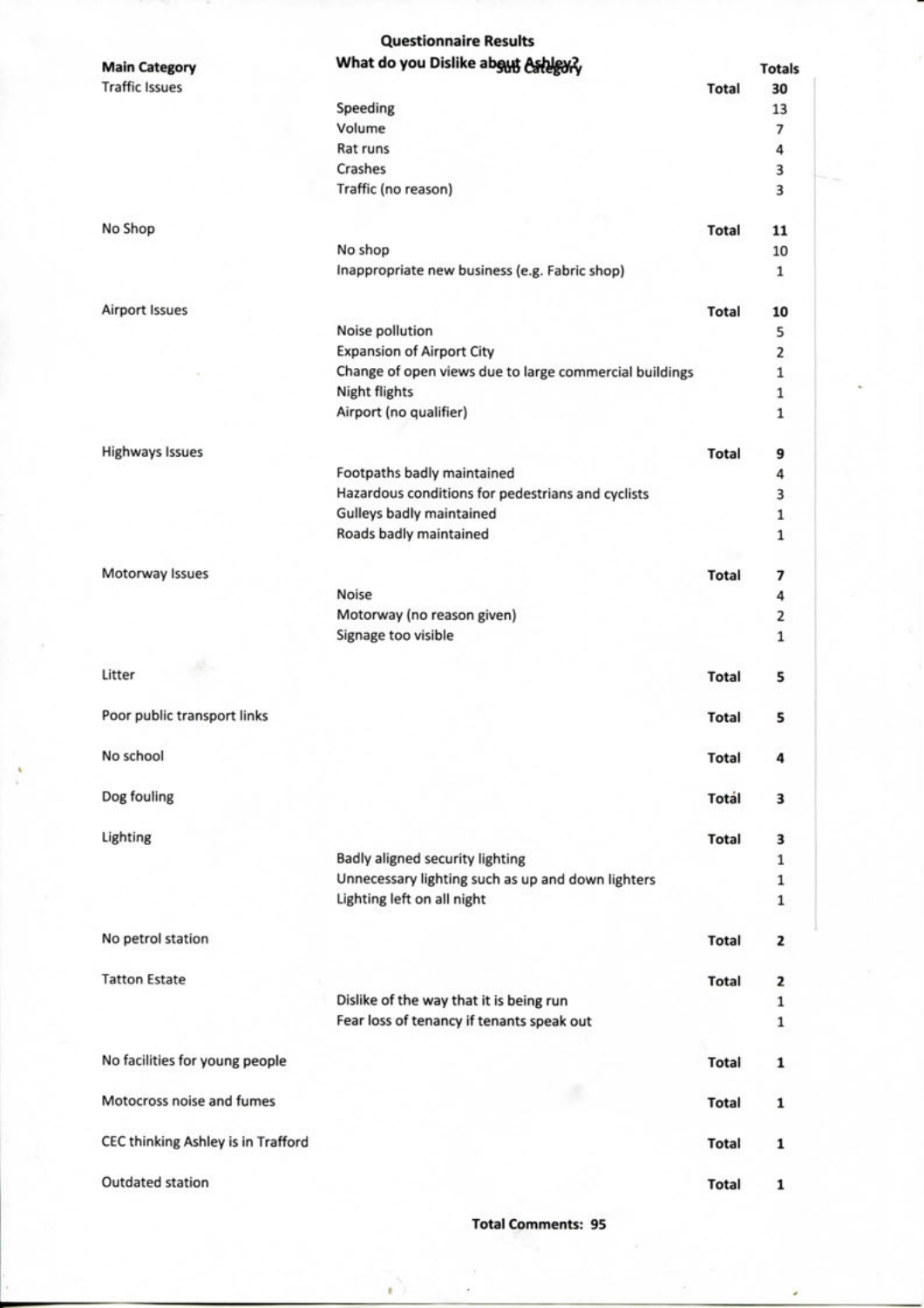#### **Questionnaire Results What do you Feel are the Threats to the Future of Ashley?**

| <b>Main Category</b>                       | <b>Sub Category</b>                                 |              | Total                   |
|--------------------------------------------|-----------------------------------------------------|--------------|-------------------------|
| HS <sub>2</sub>                            |                                                     | Total        | 23                      |
| Airport expansion                          |                                                     | Total        | 16                      |
|                                            | Airport expansion                                   |              | 8                       |
|                                            | Airport City                                        |              | 4                       |
|                                            | Third runway                                        |              | $\mathbf 1$             |
|                                            | Commercial creep                                    |              | 1                       |
|                                            | Airport parking                                     |              | 1                       |
|                                            | Noisy aircraft                                      |              | 1                       |
| <b>Building development</b>                |                                                     | <b>Total</b> | 12                      |
|                                            | <b>Building development</b>                         |              | 10                      |
|                                            | Large businesses                                    |              | $\overline{\mathbf{z}}$ |
| Loss of greenbelt, rural and farmland      |                                                     | Total        | 9                       |
|                                            | Loss of greenbelt, rural and farmland               |              | 5                       |
|                                            | Lack of viability for farms                         |              | $\overline{\mathbf{z}}$ |
|                                            | Fracture of land by HS2 and motorway                |              | $\overline{\mathbf{z}}$ |
| <b>Traffic Issues</b>                      |                                                     | Total        | 7                       |
|                                            | Traffic (no reason given)                           |              | 4                       |
|                                            | Traffic increase on highways                        |              | $\mathbf 1$             |
|                                            | Traffic increase on motorway                        |              | 1                       |
|                                            | Silly traffic calming measures                      |              |                         |
| <b>Becoming part of Greater Manchester</b> |                                                     | Total        | 5                       |
|                                            | Becoming part of Greater Manchester                 |              | 4                       |
|                                            | Becoming a suburb of London(?)                      |              | 1                       |
| <b>Tatton Estate</b>                       |                                                     | Total        | 4                       |
|                                            | Tatton Estate (no reason given)                     |              | $\mathbf 1$             |
|                                            | Use of housing stock for B&B                        |              | $\mathbf 1$             |
|                                            | Depopulation of village                             |              | 1                       |
|                                            | Perceived inability to contradict Tatton            |              | 1                       |
| Noise                                      |                                                     | Total        | 2                       |
| <b>New Highways</b>                        |                                                     | Total        | 2                       |
|                                            | Road widening leading to loss of verges             |              | 1                       |
|                                            | Creation of link road through village - A56 to A538 |              | 1                       |
| Motorway                                   |                                                     | Total        | 2                       |
|                                            | Motorway                                            |              | 1                       |
|                                            | Increase of bright signage                          |              | 1                       |
| <b>Station closing</b>                     |                                                     | Total        | 2<br>a.                 |
| Pollution                                  |                                                     | Total        | 1                       |
| <b>Pub closing</b>                         |                                                     | Total        | 1                       |
| <b>Greedy landlords</b>                    |                                                     | Total        | 1                       |
| <b>Tatton Park theme park</b>              |                                                     | Total        | 1                       |

**Total Comments: 88**

ŕ.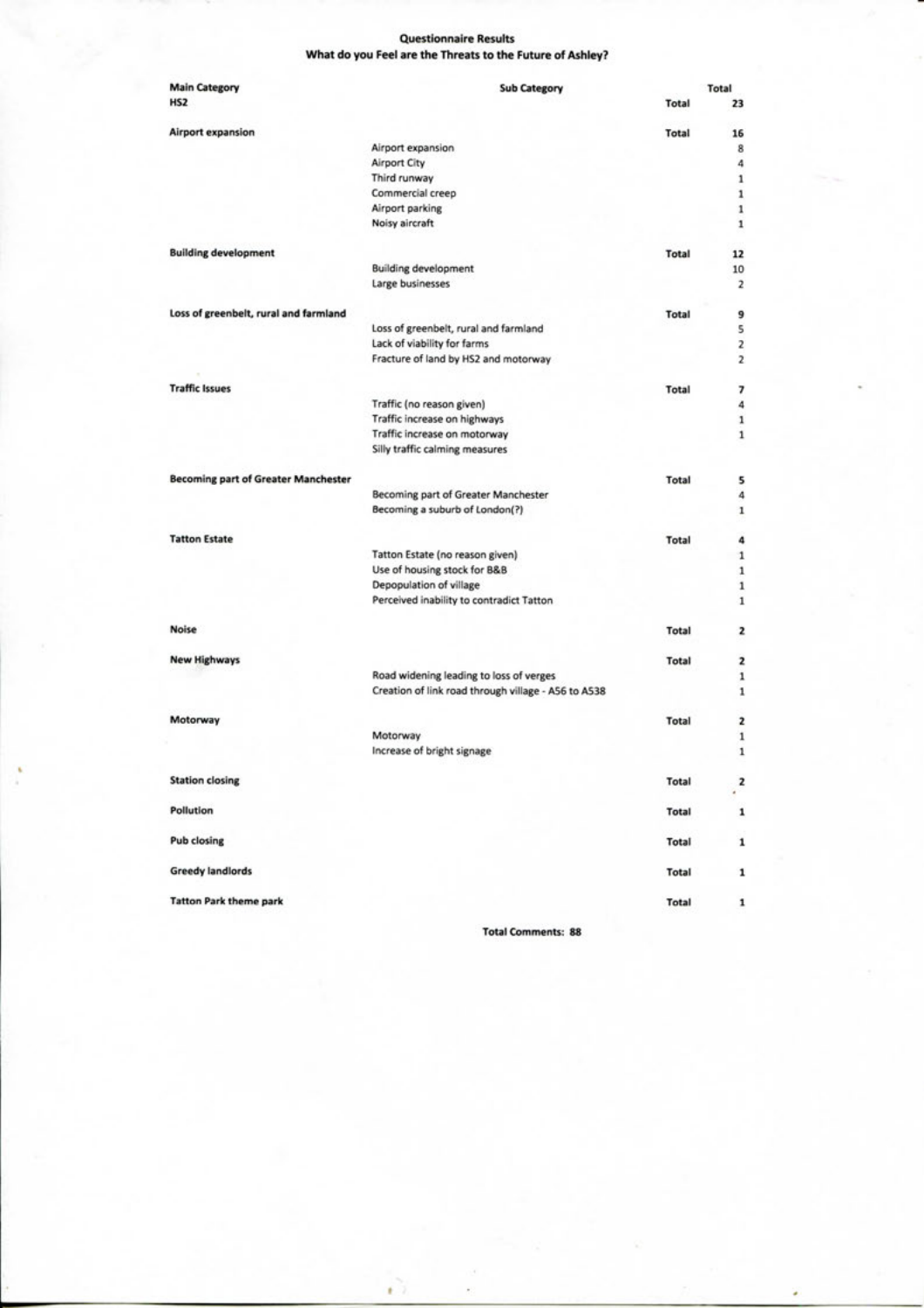#### **Questionnaire Results What Opportunities are there for the Future of Ashley?**

| <b>Main Category</b>                   | <b>Sub Category</b>                         |              | <b>Totals</b>           |
|----------------------------------------|---------------------------------------------|--------------|-------------------------|
| <b>Small businesses including shop</b> |                                             | <b>Total</b> | 16                      |
|                                        | Village shop                                |              | 10                      |
|                                        | Light engineering                           |              | 3                       |
|                                        | Cafe                                        |              | 2                       |
|                                        | Post office                                 |              | $\mathbf{1}$            |
| Land development and conversion        |                                             | Total        | 9                       |
|                                        | Land development and conversion             |              | 2                       |
|                                        | Development of farmland and local resources |              | 2                       |
|                                        | <b>Conservation of land</b>                 |              | 1                       |
|                                        | <b>Ecologically green village</b>           |              | 1                       |
|                                        | <b>Enhancement of environment</b>           |              | $\mathbf{1}$            |
|                                        | Retention of rurality                       |              | $\mathbf{1}$            |
| <b>Improved Transport</b>              |                                             | <b>Total</b> | 6                       |
|                                        | Transport                                   |              | $\overline{\mathbf{c}}$ |
|                                        | More trains                                 |              | $\overline{\mathbf{2}}$ |
|                                        | Improved station                            |              | 1                       |
|                                        | <b>Bus service</b>                          |              | 1                       |
| <b>Community Involvement</b>           |                                             | <b>Total</b> | 6                       |
|                                        | More social events                          |              | 2                       |
|                                        | Greater use of cricket club                 |              | 2                       |
|                                        | Greater use of church                       |              | 1                       |
|                                        | Greater community control                   |              | 1                       |
| <b>Housing Appropriate for Village</b> |                                             | <b>Total</b> | 5                       |
|                                        | Housing                                     |              | 2                       |
|                                        | Affordable and sustainable housing          |              | 2                       |
|                                        | Small houses                                |              | 1                       |
| <b>Improved Highways</b>               |                                             | <b>Total</b> | 3                       |
|                                        | Improve pathways                            |              | 1                       |
|                                        | Improve cycle routes                        |              | $\mathbf 1$             |
|                                        | Introduce traffic calming measures          |              | $\mathbf 1$             |
| <b>New School</b>                      |                                             | <b>Total</b> | $\mathbf{z}$            |
| Use of HS2 construction zone spaces    |                                             | <b>Total</b> | 1                       |
| <b>Allow airport parking</b>           |                                             | <b>Total</b> | 1                       |
| Large property rental potential        |                                             | <b>Total</b> | 1                       |

t -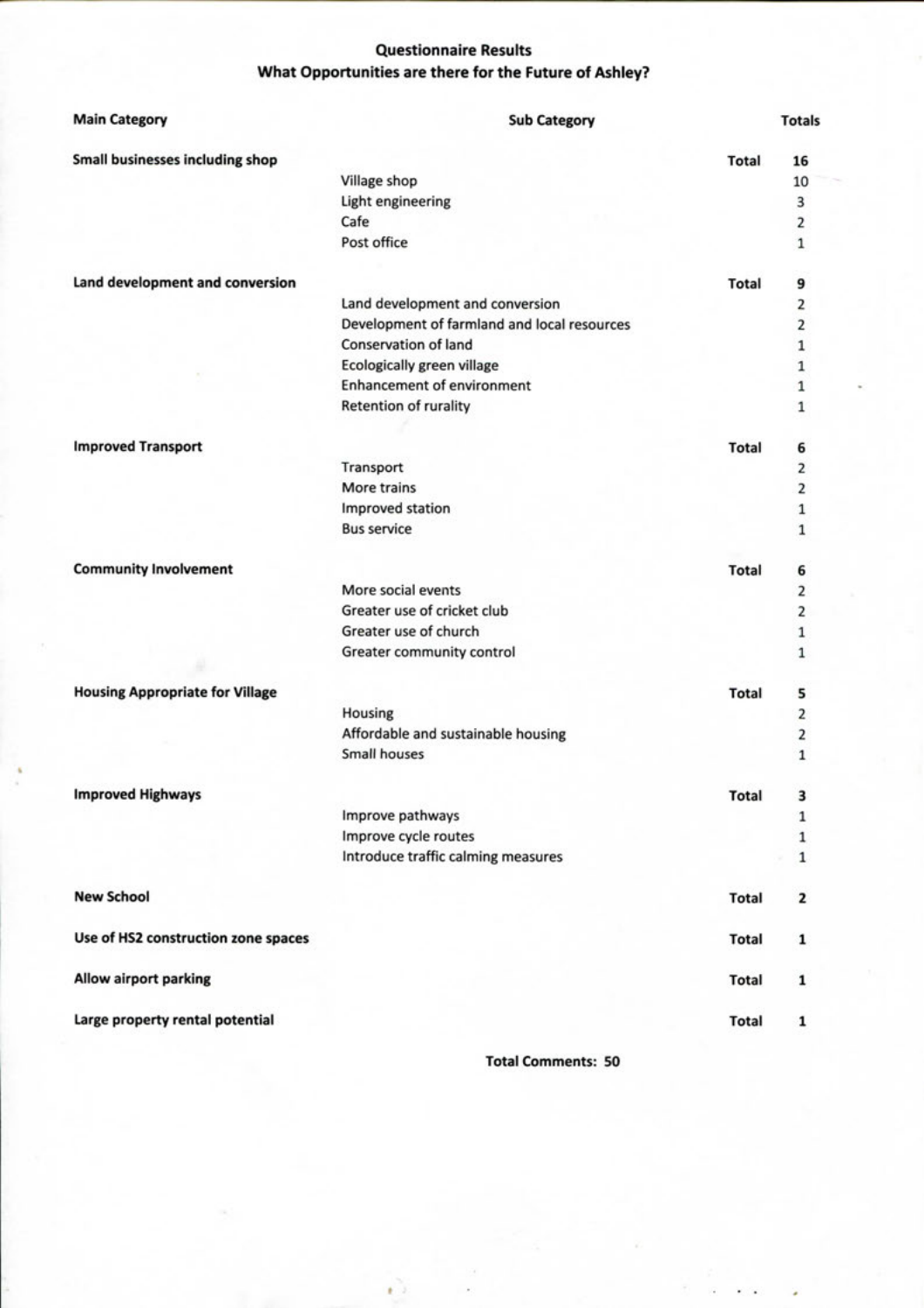#### **Questionnaire Results What Developments would you Support in Ashley?**

| <b>Main Category</b>                  | <b>Sub Category</b>                            |              | <b>Totals</b>           |
|---------------------------------------|------------------------------------------------|--------------|-------------------------|
| <b>Appropriate Housing for Ashley</b> |                                                | <b>Total</b> | 28                      |
|                                       | Small housing development                      |              | 9                       |
|                                       | Affordable housing                             |              | 7                       |
|                                       | <b>Build near crossroads</b>                   |              | 4                       |
|                                       | Retirement bungalows/houses                    |              | 3                       |
|                                       | Housing for young people                       |              | $\overline{\mathbf{2}}$ |
|                                       | <b>Detached housing</b>                        |              | $\mathbf 1$             |
|                                       | Care home                                      |              | $\mathbf 1$             |
|                                       | Small scale barn conversions                   |              | $\mathbf{1}$            |
| Shop                                  |                                                | <b>Total</b> | 12                      |
|                                       | Shop                                           |              | 11                      |
|                                       | Delicatessen                                   |              | 1                       |
| <b>Leisure Facilities</b>             |                                                | Total        | 4                       |
|                                       | <b>Sports facilities</b>                       |              | 2                       |
|                                       | Youth club                                     |              | $\overline{2}$          |
| <b>Light industry</b>                 |                                                | <b>Total</b> | 3                       |
|                                       | Light industry                                 |              | 1                       |
|                                       | Green energy                                   |              | 1                       |
|                                       | Light engineering                              |              | $\mathbf 1$             |
| School                                |                                                | <b>Total</b> | 2                       |
|                                       | School                                         |              | $\,$ 1 $\,$             |
|                                       | Forest school                                  |              | $\mathbf{1}$            |
| <b>Community Facilities</b>           |                                                | <b>Total</b> | 2                       |
|                                       | Allotment                                      |              | $\mathbf 1$             |
|                                       | Non-denominational community centre and garden |              | $\mathbf{1}$            |
| <b>Expansion of Farming</b>           |                                                | <b>Total</b> | 1                       |
| <b>HS2 Underground</b>                |                                                | Total        | 1                       |
| <b>GP Surgery</b>                     |                                                | Total        | 1                       |

**Modern Station**

**Total Comments: 54**

кò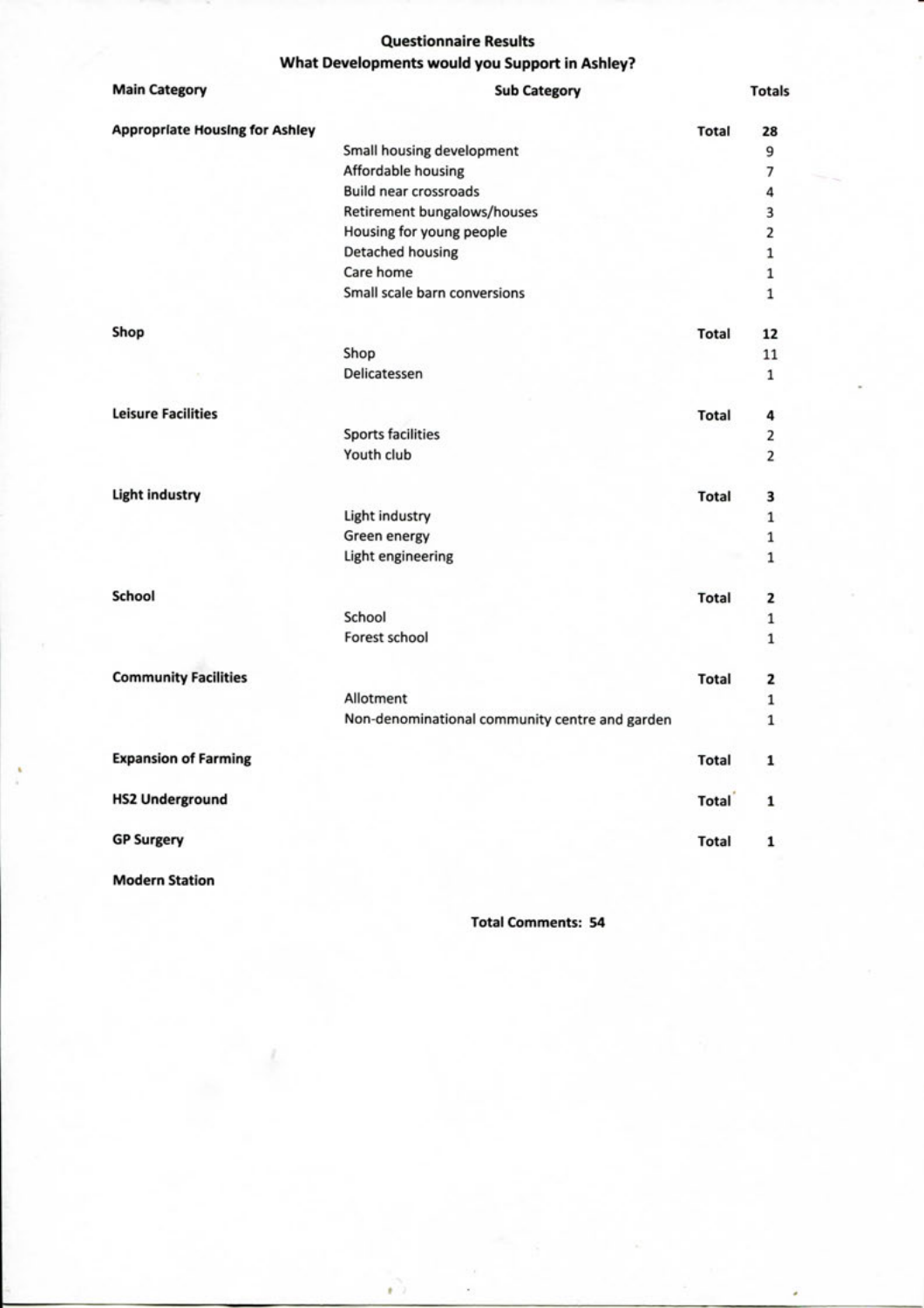#### **Questionnaire Results What Developments would you Oppose in Ashley?**

| <b>Main Category</b>         | what Developments would you Oppose in Ashley?<br><b>Sub Category</b> |              | <b>Totals</b>  |
|------------------------------|----------------------------------------------------------------------|--------------|----------------|
| <b>Large Scale Business</b>  |                                                                      | <b>Total</b> | 33             |
|                              | Large commercial development                                         |              | 12             |
|                              | High rise development                                                |              | 4              |
|                              | Warehousing                                                          |              | 3              |
|                              | Hotels                                                               |              | 3              |
|                              | Offices                                                              |              | 3              |
|                              | Tatton showground extension                                          |              | 3              |
|                              | Large scale B&B                                                      |              | $\mathbf{1}$   |
|                              | Conference centre                                                    |              | $\mathbf 1$    |
|                              | Theme park                                                           |              | $\mathbf{1}$   |
|                              | Supermarket                                                          |              | $\mathbf 1$    |
|                              | Car sales                                                            |              | $\mathbf 1$    |
| <b>Inappropriate Housing</b> |                                                                      | <b>Total</b> | 21             |
|                              | Large scale development                                              |              | 16             |
|                              | Bling' housing                                                       |              | $\overline{2}$ |
|                              | Housing (no reason given)                                            |              | 2              |
|                              | Council estate                                                       |              | $\mathbf 1$    |
| HS <sub>2</sub>              |                                                                      | <b>Total</b> | 8              |
| <b>Airport Creep</b>         |                                                                      | <b>Total</b> | 8              |
|                              | Expansion                                                            |              | 5              |
|                              | Off-site car parking                                                 |              | 3              |
| <b>Highways</b>              |                                                                      | <b>Total</b> | 4              |
|                              | Motorway expansion                                                   |              | 3              |
|                              | Major road schemes                                                   |              | $\mathbf 1$    |
| Landfill                     |                                                                      | <b>Total</b> | $\mathbf{1}$   |
|                              |                                                                      |              |                |

**Total Comments: 75**

٠

¥.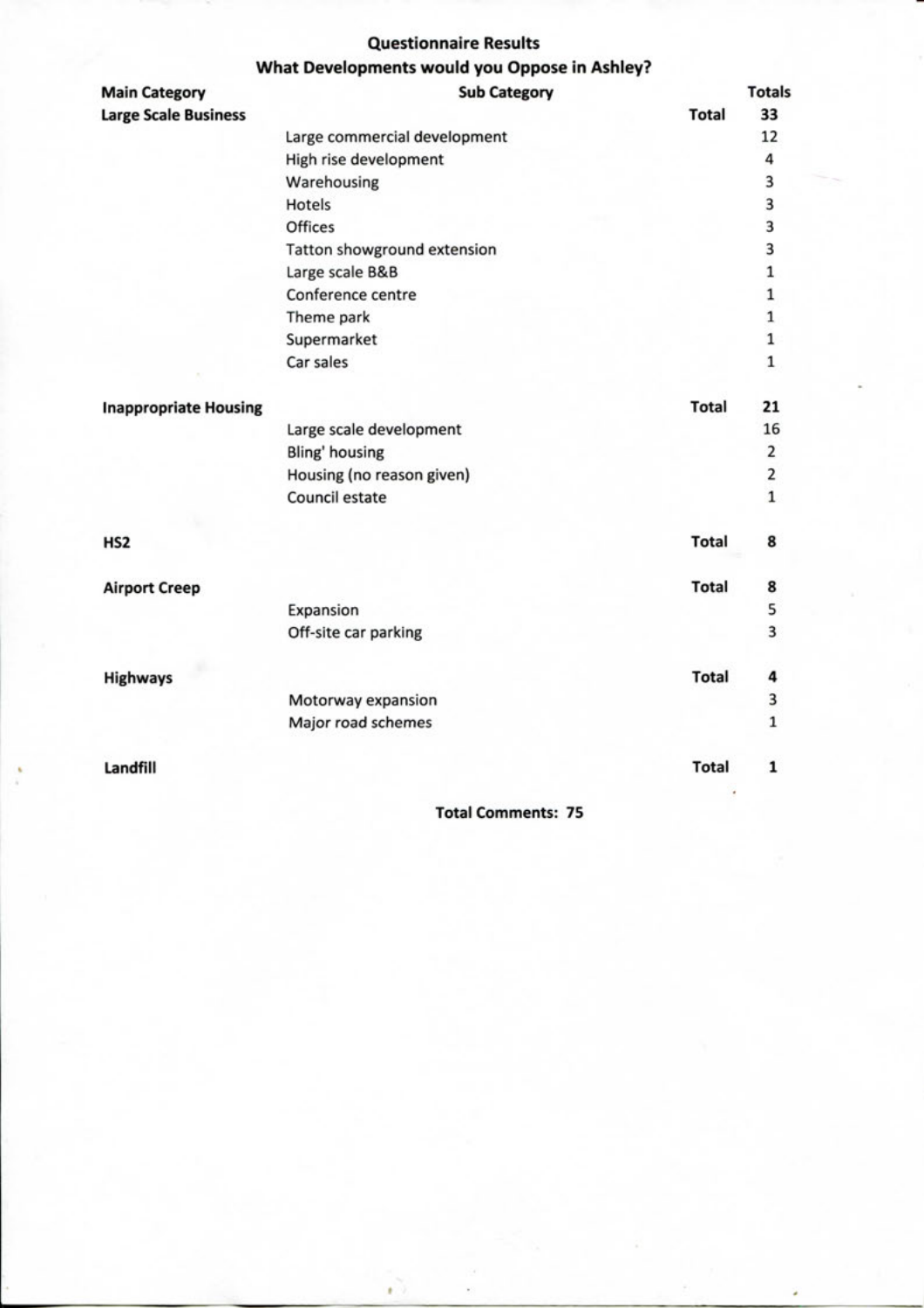## **Questionnaire Results Is Ashley A Rural Location?**

| <b>Main Category</b>  | <b>Sub Category</b>          |              | <b>Totals</b> |
|-----------------------|------------------------------|--------------|---------------|
| <b>Rural Location</b> |                              | Total        | 24            |
|                       | Open green spaces and fields |              | 9             |
|                       | Farmed land and agriculture  |              | 9             |
|                       | Rural                        |              | 6             |
|                       | <b>Beautiful countryside</b> |              | 4             |
|                       | Walks                        |              | 3             |
|                       | Woodland                     |              | 2             |
|                       | No heavy commerce/industry   |              | 1             |
| Semi-Rural            |                              | <b>Total</b> | 10            |
|                       | Semi-rural                   |              | 4             |
|                       | Too close to airport         |              | 2             |
|                       | Too close to Altrincham      |              |               |
|                       | Too close to motorway        |              |               |
|                       | Too much traffic             |              |               |
|                       | Moving away from farming     |              |               |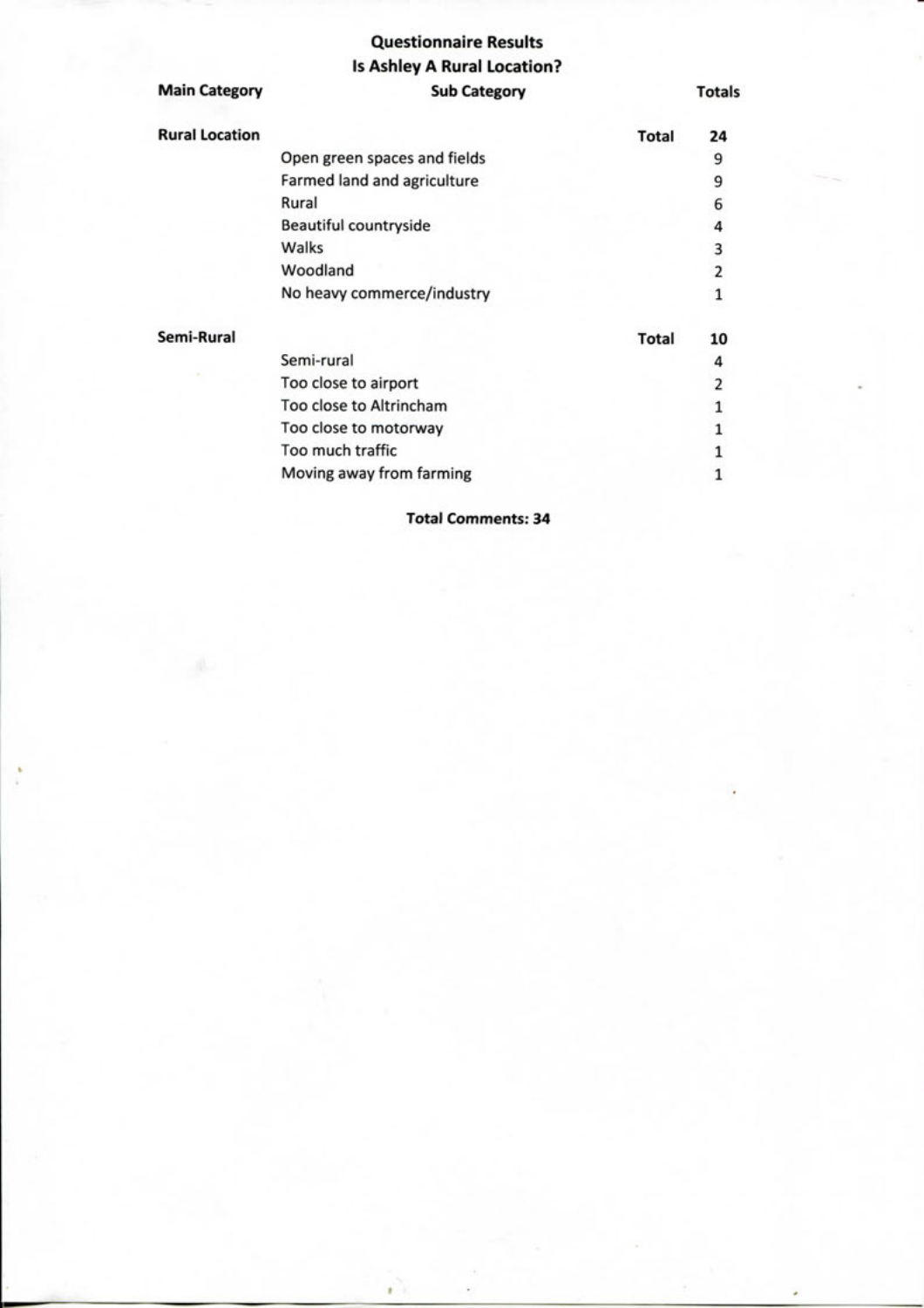## **Questionnaire Results Ashley is a Rural Location**

| <b>Main Category</b>  | <b>Sub Category</b>          |              | <b>Totals</b> |
|-----------------------|------------------------------|--------------|---------------|
| <b>Rural Location</b> |                              | <b>Total</b> | 24            |
|                       | Open green spaces and fields |              | 9             |
|                       | Farmed land and agriculture  |              | 9             |
|                       | Rural (no reason given)      |              | 6             |
|                       | Beautiful countryside        |              | 4             |
|                       | Walks                        |              | 3             |
|                       | Woodland                     |              | 2             |
|                       | No heavy commerce/industry   |              |               |
|                       |                              |              |               |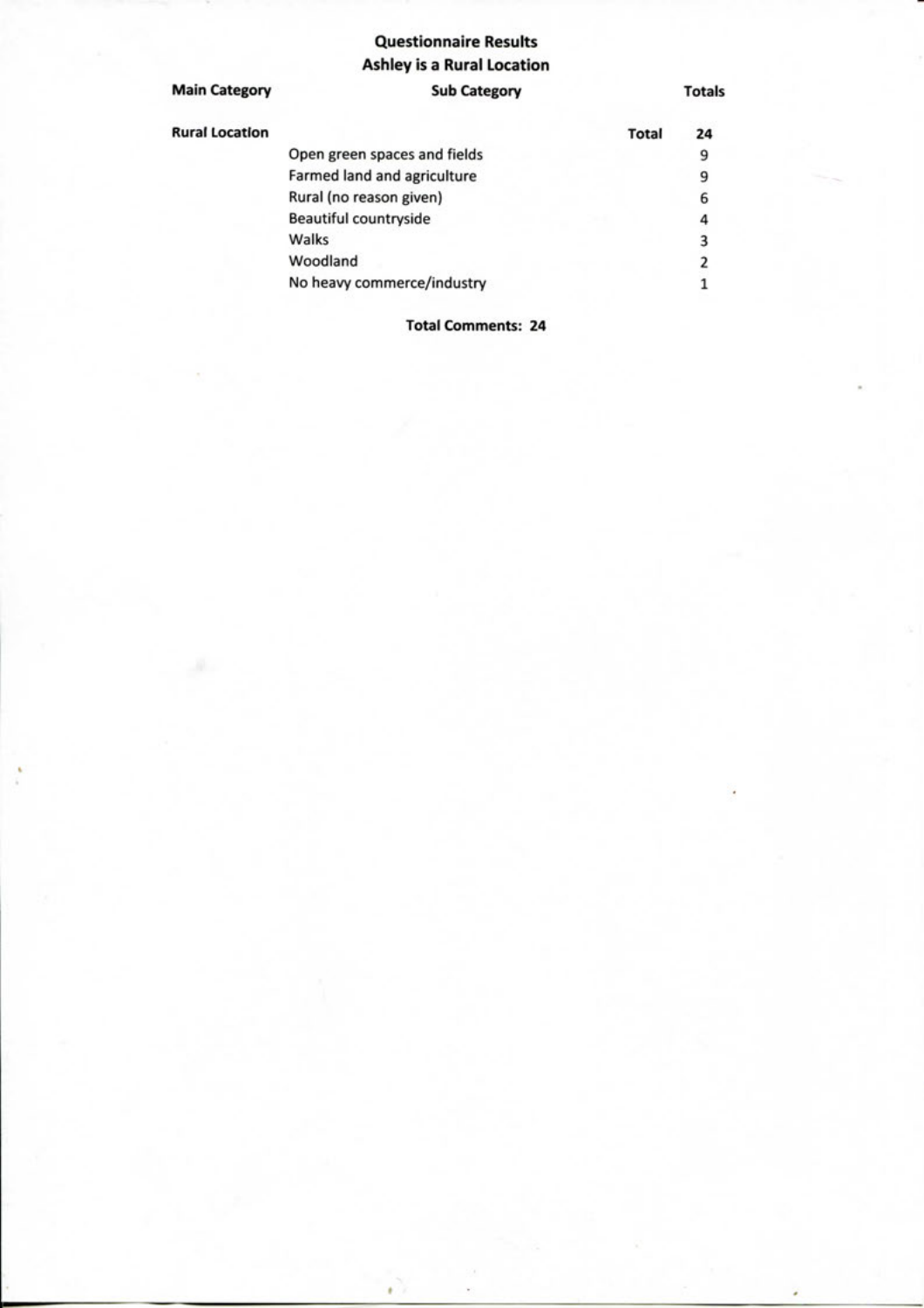## **Questionnaire Results Ashley is a Semi-rural Location**

| <b>Main Category</b> | <b>Sub Category</b>          |              | Total |
|----------------------|------------------------------|--------------|-------|
| Semi-Rural           |                              | <b>Total</b> | 10    |
|                      | Semi-rural (no reason given) |              |       |
|                      | Too close to airport         |              |       |
|                      | Too close to Altrincham      |              |       |
|                      | Too close to motorway        |              |       |
|                      | Too much traffic             |              |       |
|                      | Moving away from farming     |              |       |

**Total Comments: 10**

h.

 $\sqrt{2}$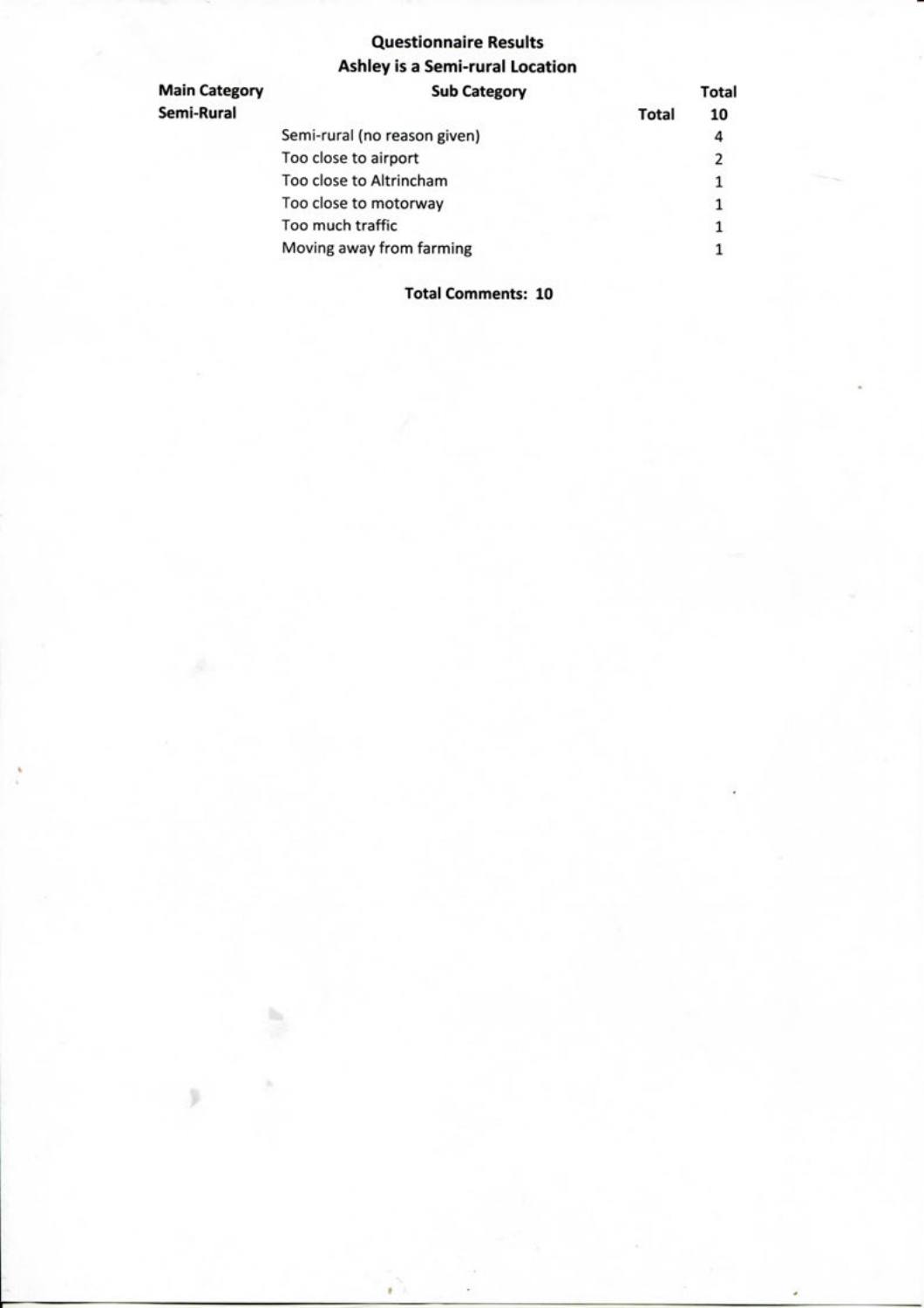## **Questionnaire Results Importance of Housing 10 High, 1 Low**

š

| <b>Main Category</b> | <b>Totals</b> |
|----------------------|---------------|
| House 10             | 6             |
| House 9              | 1             |
| House 8              | 2             |
| House 7              | 4             |
| House 6              | 2             |
| House 5              |               |
| House 4              | 3             |
| House 3              | 3             |
| House 2              | 1             |
| House 1              | з             |
|                      |               |

#### **Total 29**

## **Questionnaire Results Importance of Jobs and Economy 10 High 1, Low Main Category Totals**

| Jobs/Economy 10 | 4                       |  |
|-----------------|-------------------------|--|
| Jobs/Economy 9  | 1                       |  |
| Jobs/Economy 8  | 2                       |  |
| Jobs/Economy 7  | 0                       |  |
| Jobs/Economy 6  | 5                       |  |
| Jobs/Economy 5  | 6                       |  |
| Jobs/Economy 4  | 3                       |  |
| Jobs/Economy 3  | 1                       |  |
| Jobs/Economy 2  | $\overline{\mathbf{2}}$ |  |
| Jobs/Economy 1  | 3                       |  |
|                 |                         |  |

**Total 27**

### **Questionnaire Results**

## **Importance of Transport and Roads 10 High, 1 Low Main Category Totals**

| Transport/Roads 10 | 9 |
|--------------------|---|
| Transport/Roads 9  | 3 |
| Transport/Roads 8  | 7 |
| Transport/Roads 7  |   |
| Transport/Roads 6  | 1 |
| Transport/Roads 5  | 4 |
| Transport/Roads 4  | 0 |
| Transport/Roads 3  | 0 |
| Transport/Roads 2  | 1 |
| Transport/Roads 1  | 3 |
|                    |   |

**Total 29**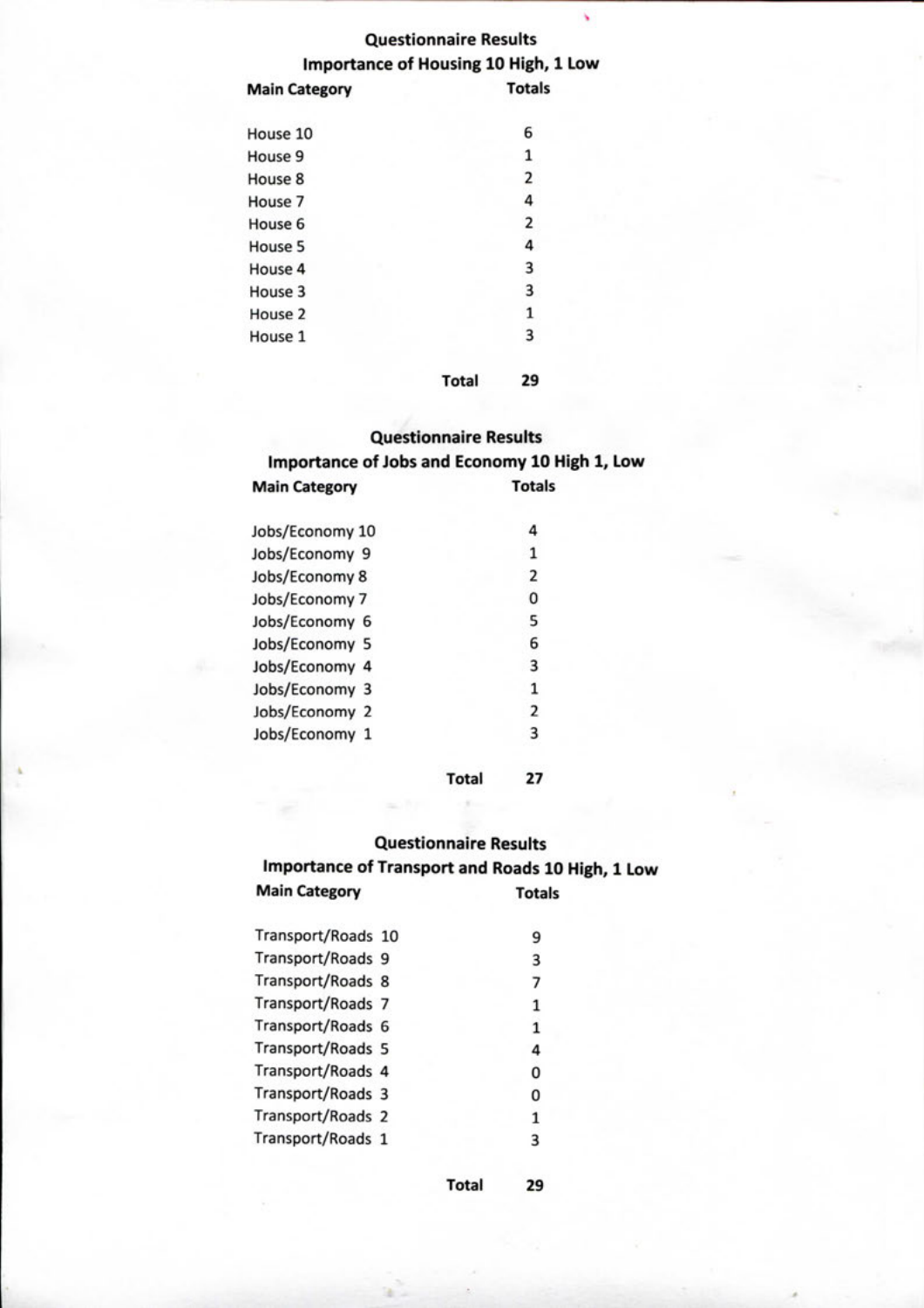#### **Questionnaire Results**

### **Importance of Leisure and Recreation 10 High, 1 Low Main Category Totals**

| Leisure/Recreation 10 | 5              |  |
|-----------------------|----------------|--|
| Leisure/Recreation 9  | 2              |  |
| Leisure/Recreation 8  | 6              |  |
| Leisure/Recreation 7  | 1              |  |
| Leisure/Recreation 6  | 1              |  |
| Leisure/Recreation 5  | 10             |  |
| Leisure/Recreation 4  | 1              |  |
| Leisure/Recreation 3  | 2              |  |
| Leisure/Recreation 2  | 1              |  |
| Leisure/Recreation 1  | $\overline{2}$ |  |
|                       |                |  |

#### **Total 31**

#### **Questionnaire Results**

**Importance of the Natural Environment 10 High, 1 Low Main Category Totals**

| Natural 10 | 22 |
|------------|----|
| Natural 9  | 1  |
| Natural 8  | 2  |
| Natural 7  | 1  |
| Natural 6  | 1  |
| Natural 5  | 1  |
| Natural 4  | 0  |
| Natural 3  | 0  |
| Natural 2  | Ω  |
| Natural 1  |    |

**Total 29**

# **Questionnaire Results**

**Importance of the Historic Environment 10 High, 1 Low Main Category Totals**

| Historic 10           | 14 |
|-----------------------|----|
| Historic <sub>9</sub> | 0  |
| Historic 8            | 4  |
| Historic <sub>7</sub> | 3  |
| Historic 6            |    |
| <b>Historic 5</b>     |    |
| Historic 4            | 0  |
| Historic 3            | 0  |
| Historic <sub>2</sub> | 0  |
| Historic 1            |    |
|                       |    |

**Total 30**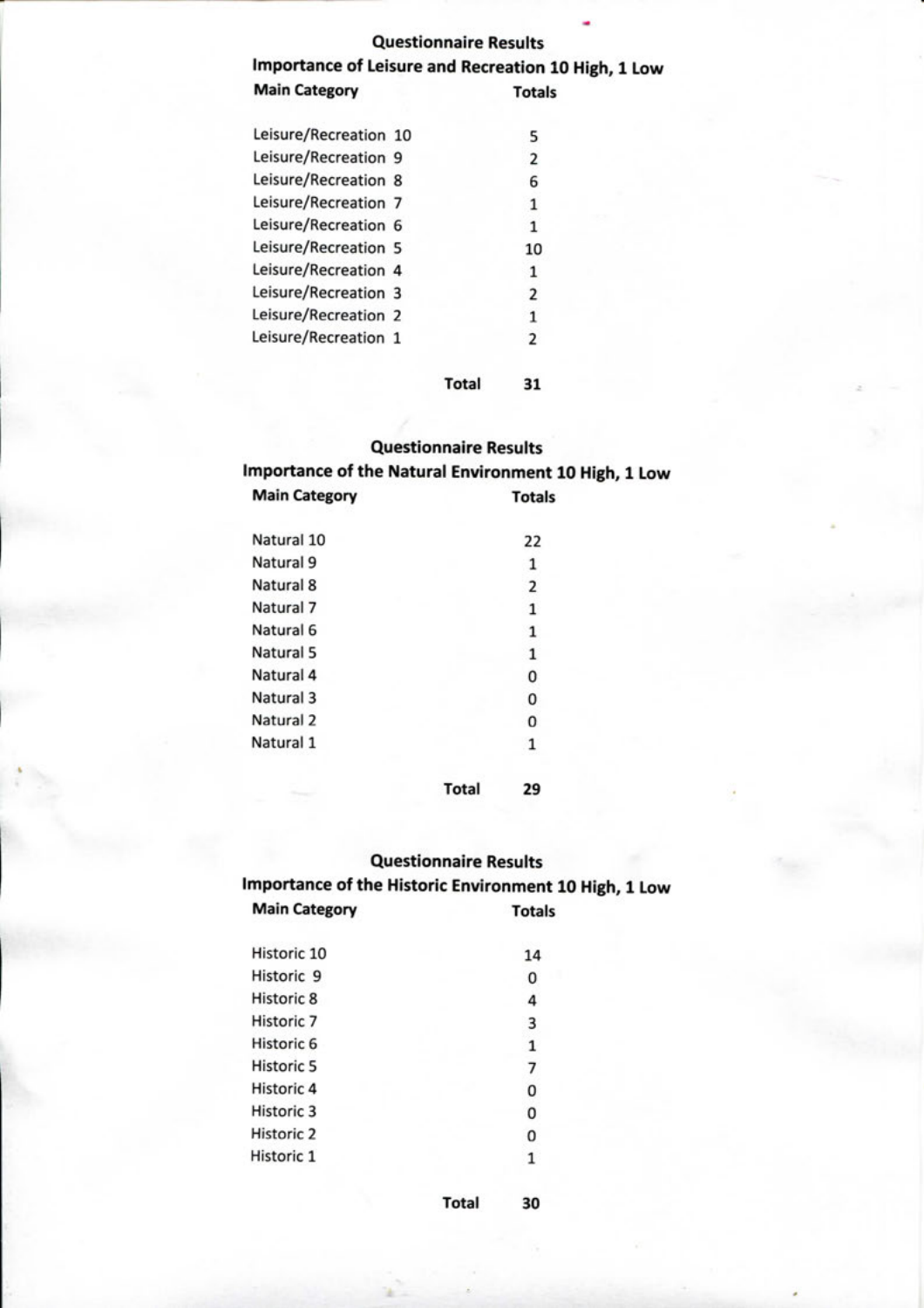## **Questionnaire Results Importance of Infrastructure 10 High 1 Low Main Category Totals**

| Infrastructure 10 | 9                       |
|-------------------|-------------------------|
| Infrastructure 9  | 1                       |
| Infrastructure 8  | 2                       |
| Infrastructure 7  | 1                       |
| Infrastructure 6  | 5                       |
| Infrastructure 5  | 3                       |
| Infrastructure 4  | $\overline{\mathbf{2}}$ |
| Infrastructure 3  | 0                       |
| Infrastructure 2  | 0                       |
| Infrastructure 1  | $\overline{2}$          |
|                   |                         |

¥.

**Total 25**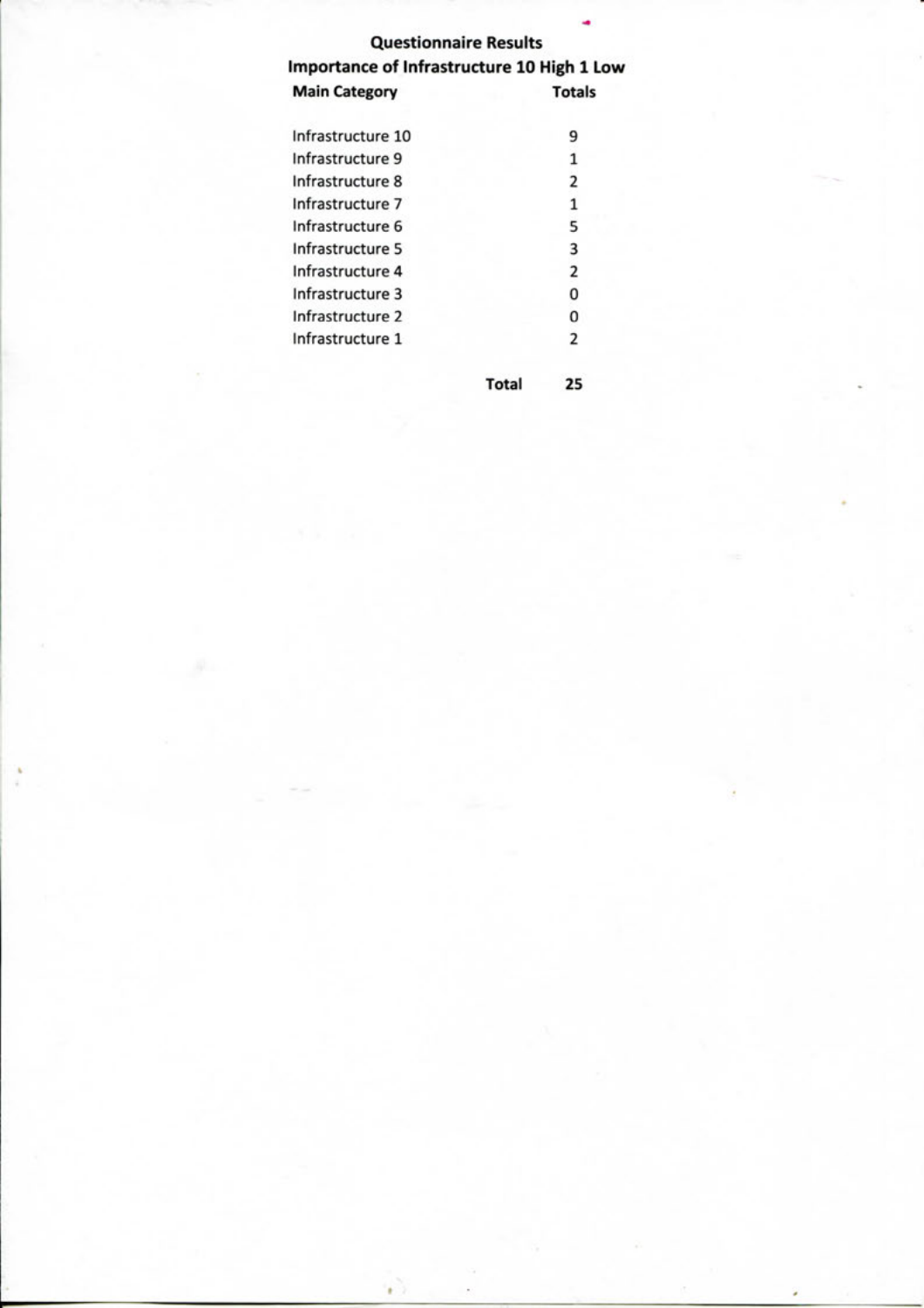## **Questionnaire Results**

| <b>Any Other Comments?</b> |  |
|----------------------------|--|
|----------------------------|--|

| <b>Main Category</b>              | <b>Sub Category</b>                  |              | <b>Totals</b> |
|-----------------------------------|--------------------------------------|--------------|---------------|
| <b>Community Working Together</b> |                                      | <b>Total</b> | 4             |
|                                   | Community working togethwer          |              | 1             |
|                                   | Parish Council to continue good work |              | $\mathbf{1}$  |
|                                   | More Community events                |              | $\mathbf 1$   |
|                                   | Put walks on website                 |              | $\mathbf 1$   |
| Ashley Must Remain Rural          |                                      | <b>Total</b> | 4             |
|                                   | Ashley Must Remain Rural             |              | 1             |
|                                   | <b>Encourage farming</b>             |              | $\mathbf{1}$  |
|                                   | Work the land - no cash crops        |              | $\mathbf 1$   |
|                                   | Retain all hedges and fields         |              | 1             |
| <b>Protection of Buildings</b>    |                                      | <b>Total</b> | 2             |
|                                   | <b>Church and Grounds</b>            |              | $\mathbf{1}$  |
|                                   | <b>Cricket Club</b>                  |              | $\mathbf{1}$  |
| <b>Mains Gas</b>                  |                                      | <b>Total</b> | 1             |
| <b>Mains Sewerage</b>             |                                      | <b>Total</b> | 1             |
| Change Post Code to Knutsford     |                                      | <b>Total</b> | $\mathbf{1}$  |
| Keep boundary in Cheshire East    |                                      | <b>Total</b> | 1             |
| Market 'Ashley' Brand             |                                      | <b>Total</b> | 1             |
| Send results to Henry Brooks      |                                      | <b>Total</b> | 1             |
| Ashley is a lovely place to live  |                                      | <b>Total</b> | 1             |